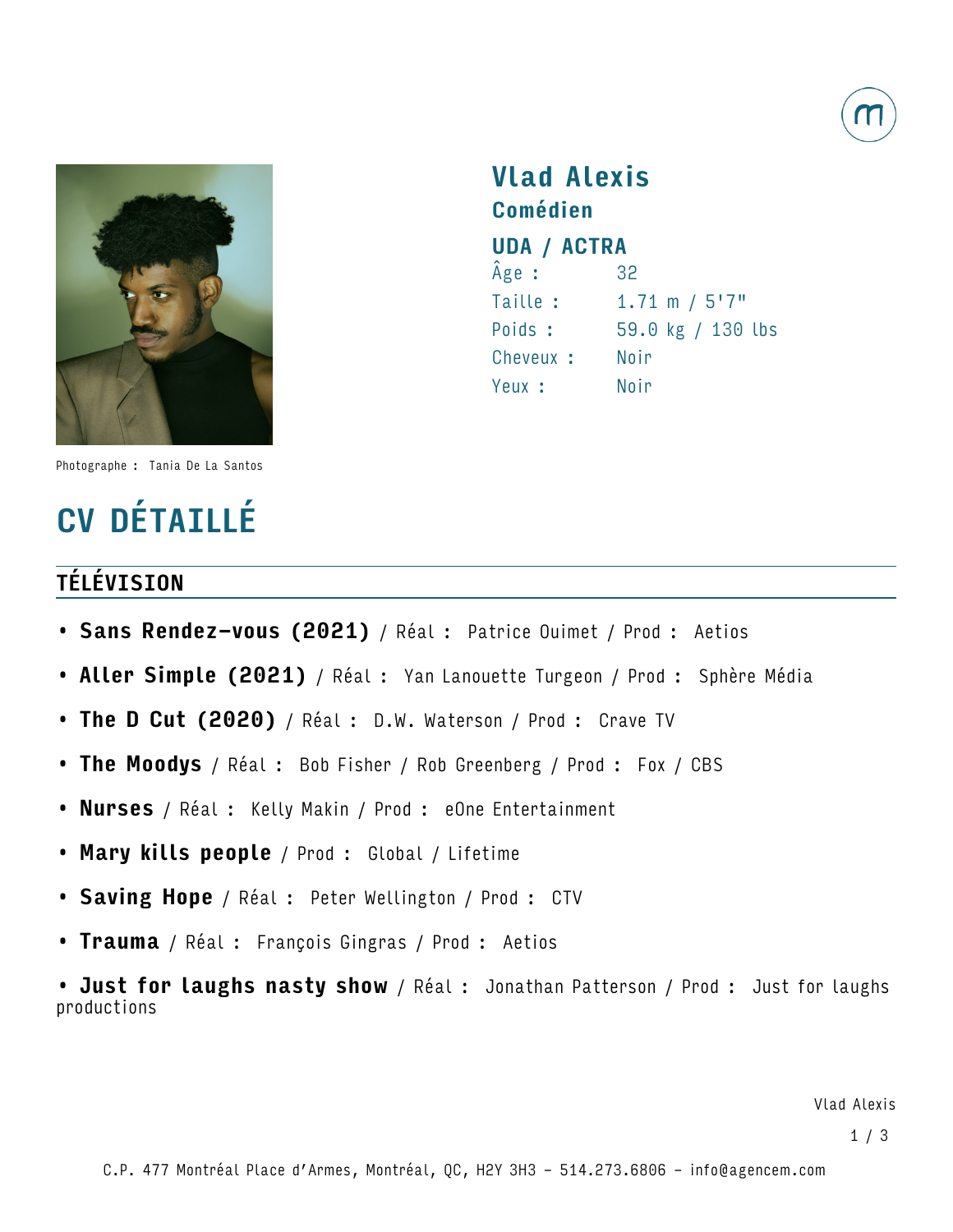### CINÉMA

- Drag (2022) / Réal : Sophie Dupuis / Prod : Bravo Charlie
- Arlette (2021) / Réal : Mariloup Wolfe / Prod : Caramel Films
- Super dicks / Réal : Sammy Ray Welch / Prod : Sittu Entertainment
- Lune / Réal : Aviva Armour-Ostroff / Prod : Arturo Perez Torres
- Code 8 / Réal : Jeff Chan / Prod : Feature
- Stonewall / Réal : Roland Emmerich / Prod : Centropolis Entertainment
- **X-men : Apocalypse** / Réal : Bryan Singer / Prod : Fox
- The love whores / Prod : Nana Sam Production

# COURT MÉTRAGE

- **Vigile** / Réal : Xavier Beauchesne-Rondeau
- Liminal / Réal : Dan Abramovici / Prod : Odd Rocket inc.
- Off by heart / Réal : Nail Badine
- Cowboy drugs / Réal : Ryan Faist
- Godwin / Réal : D.W. Waterson / Prod : CFC
- Survivor / Réal : Salva / Prod : Blue Snowman Prod
- What lies in the dark / Réal : Sophy Romvari

#### **WEB**

- Queer haircuts
- **Entrez nous sommes ouverts** / Réal : Alexandre Gilbert / Prod : UQAM

## THÉÂTRE

• Cabaret noir (2021-2022) / Metteur en scène : Melanie Demers / Prod : Théâtre Prospéro

Vlad Alexis

2 / 3